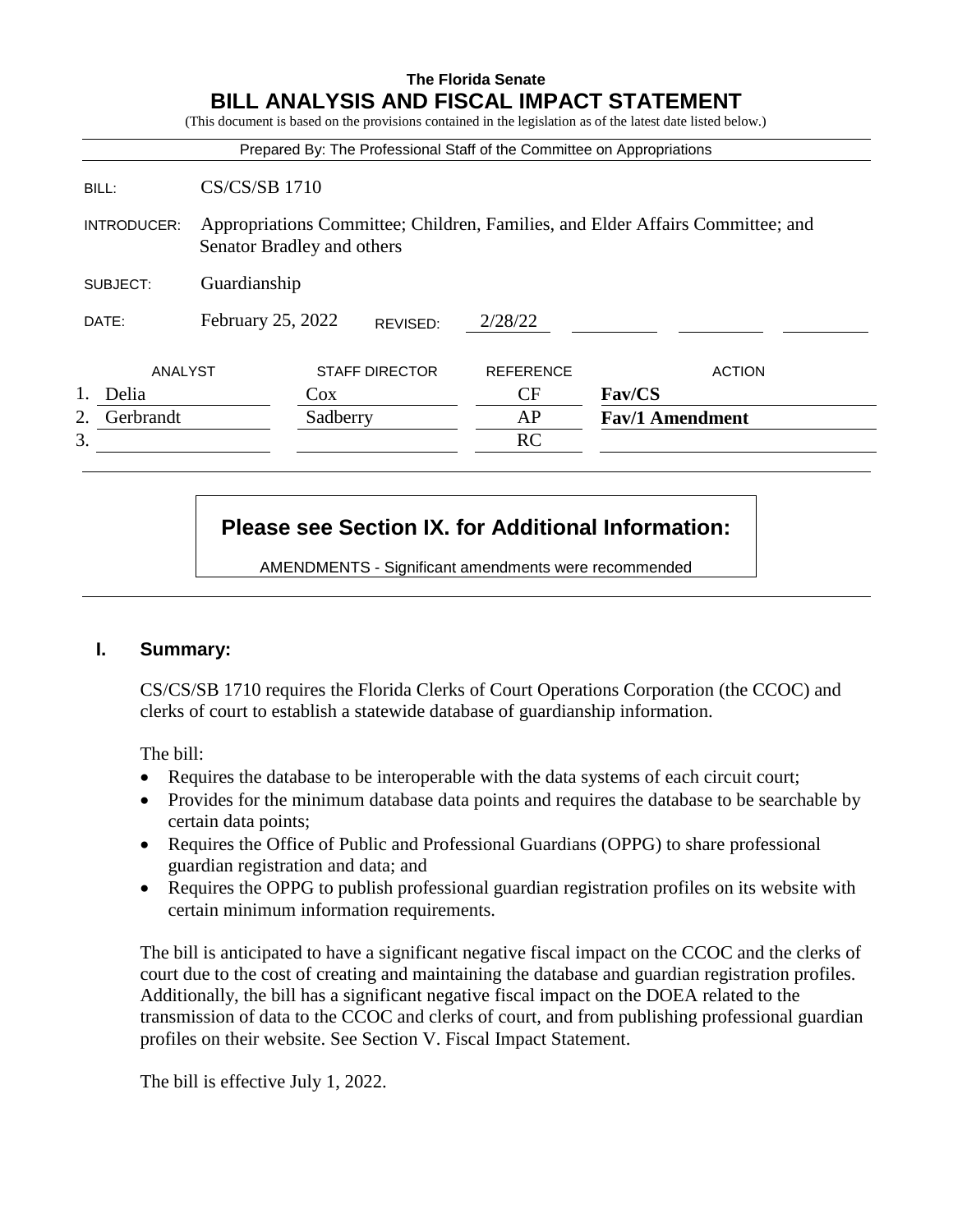# **II. Present Situation:**

#### **Guardianship**

When an individual is unable to make legal decisions regarding his or her person or property, a guardian may be appointed to act on his or her behalf. A guardian is someone who is appointed by the court to act on behalf of a ward (an individual who has been adjudicated incapacitated) regarding his or her person or property or both.<sup>1</sup> Adjudicating a person totally incapacitated and in need of a guardian deprives a person of his or her civil and legal rights.<sup>2</sup> The Legislature has recognized that the least restrictive form of guardianship should be used to ensure the most appropriate level of care and the protection of that person's rights.<sup>3</sup>

The process to determine an individual's incapacity and the subsequent appointment of a guardian begins with a verified petition detailing the factual information supporting the reasons the petitioner believes the individual to be incapacitated, including the rights the alleged incapacitated person is incapable of exercising.<sup>4</sup> Once a person has been adjudicated incapacitated, termed a "ward", the court appoints a guardian and the letters of guardianship are issued.<sup>5</sup> The order appointing a guardian must be consistent with the ward's welfare and safety, must be the least restrictive appropriate alternative, and must reserve to the ward the right to make decisions in all matters commensurate with his or her ability to do so.<sup>6</sup>

# **Types of Guardians**

#### *Two Main Forms of Guardianship*

There are two main forms of guardianship:

- Guardianship over the person; or
- Guardianship over the property, which may be limited or plenary.<sup>7</sup>

For adults, a guardianship may be established when a person has demonstrated that he or she is unable to manage his or her own affairs. If the adult is competent, this can be accomplished voluntarily.<sup>8</sup> However, when an individual's mental competence is in question, an involuntary guardianship may be established through the adjudication of incompetence which is determined by a court appointed examination committee.<sup>9</sup>

 $1$  Section 744.102(9), F.S.

<sup>2</sup> Section 744.1012(1), F.S.

<sup>3</sup> Section 744.1012(2), F.S

<sup>4</sup> Section 744.3201, F.S.

<sup>5</sup> *See* s. 744.345, F.S.

<sup>6</sup> Section 744.2005, F.S.

<sup>7</sup> *See generally,* s. 744.102(9), F.S. A plenary guardian exercises all delegable rights and powers of the ward after a court has determined that the ward lacks the capacity to perform all of the tasks necessary to care for his or her person or property.

<sup>8</sup> Section 744.341(1), F.S.

<sup>9</sup> *See generally,* s. 744.102(12), F.S.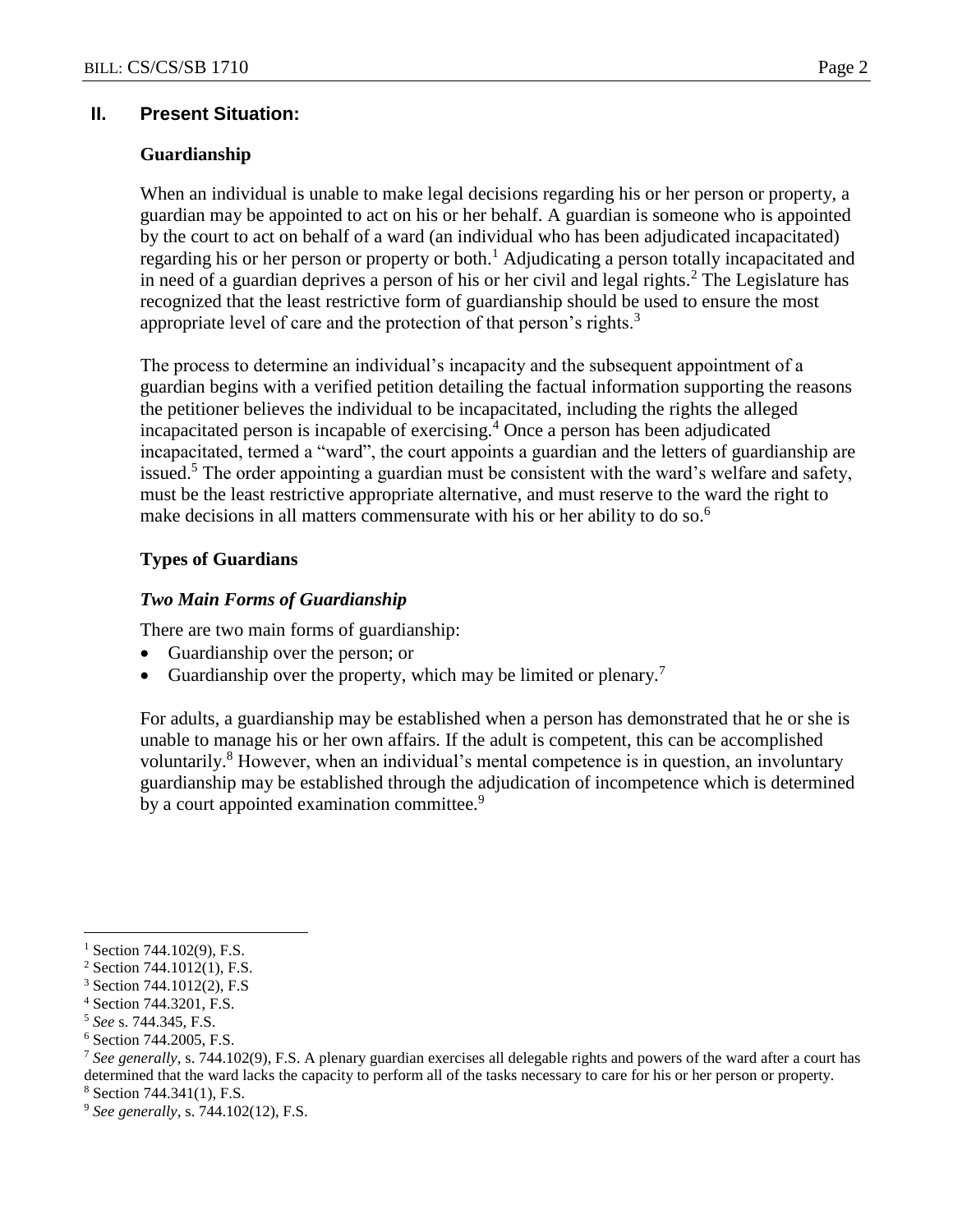#### *Natural Guardians*

Parents are considered natural guardians of their biological and adopted children, up until the time that their children cease to be minors, or unless the parents' parental rights have been terminated.<sup>10</sup>

#### *Guardian Advocates*

Guardian advocates are appointed by the court for persons with developmental disabilities.<sup>11</sup> A circuit court may appoint a guardian advocate, without an adjudication of incapacity, for a developmentally disabled individual if the person:

- Lacks the capacity to do some, but not all, of the tasks necessary to care for his or her person, property, or estate; or
- $\bullet$  Has voluntarily petitioned for the appointment of a guardian advocate.<sup>12</sup>

#### *Voluntary Guardians*

A court may appoint a voluntary guardian for a person who:

- Is incapable of the care, custody, and management of his or her estate by reason of age or physical infirmity; and
- $\bullet$  Has voluntarily petitioned for the appointment.<sup>13</sup>

The petition must be accompanied by a certificate of a licensed physician specifying that he or she has examined the petitioner and that the petitioner is competent to understand the nature of the guardianship and his or her delegation of authority.<sup>14</sup> Notice of hearing on any petition for appointment and for authority to act must be given to the petitioner and to any person requested by the petitioner.<sup>15</sup> Such request may be made in the petition for appointment of guardian or in a subsequent written request for notice signed by the petitioner.<sup>16</sup>

Unless the voluntary guardianship is limited, a voluntary guardian appointed has the same duties and responsibilities as are provided by law for plenary guardians of the property.<sup>17</sup> A voluntary guardianship may be terminated by the ward by filing a notice with the court that the voluntary guardianship is terminated.<sup>18</sup>

# *Successor Guardians*

A successor guardian must be appointed and duly qualified before a guardian can be relieved of their duties.<sup>19</sup> A successor guardian can only be appointed if a guardian dies, becomes

 $\overline{a}$ 

<sup>15</sup> *Id*.

<sup>&</sup>lt;sup>10</sup> Section 744.301(1), F.S.

 $11$  Section 744.102(11), F.S.

<sup>&</sup>lt;sup>12</sup> Section 744.3085, F.S.

<sup>&</sup>lt;sup>13</sup> Section 744.341(1), F.S.

<sup>14</sup> *Id*.

<sup>16</sup> *Id*.

<sup>17</sup> Section 744.341(3), F.S.

<sup>18</sup> Section 744.341(5), F.S.

<sup>19</sup> Section 744.471, F.S.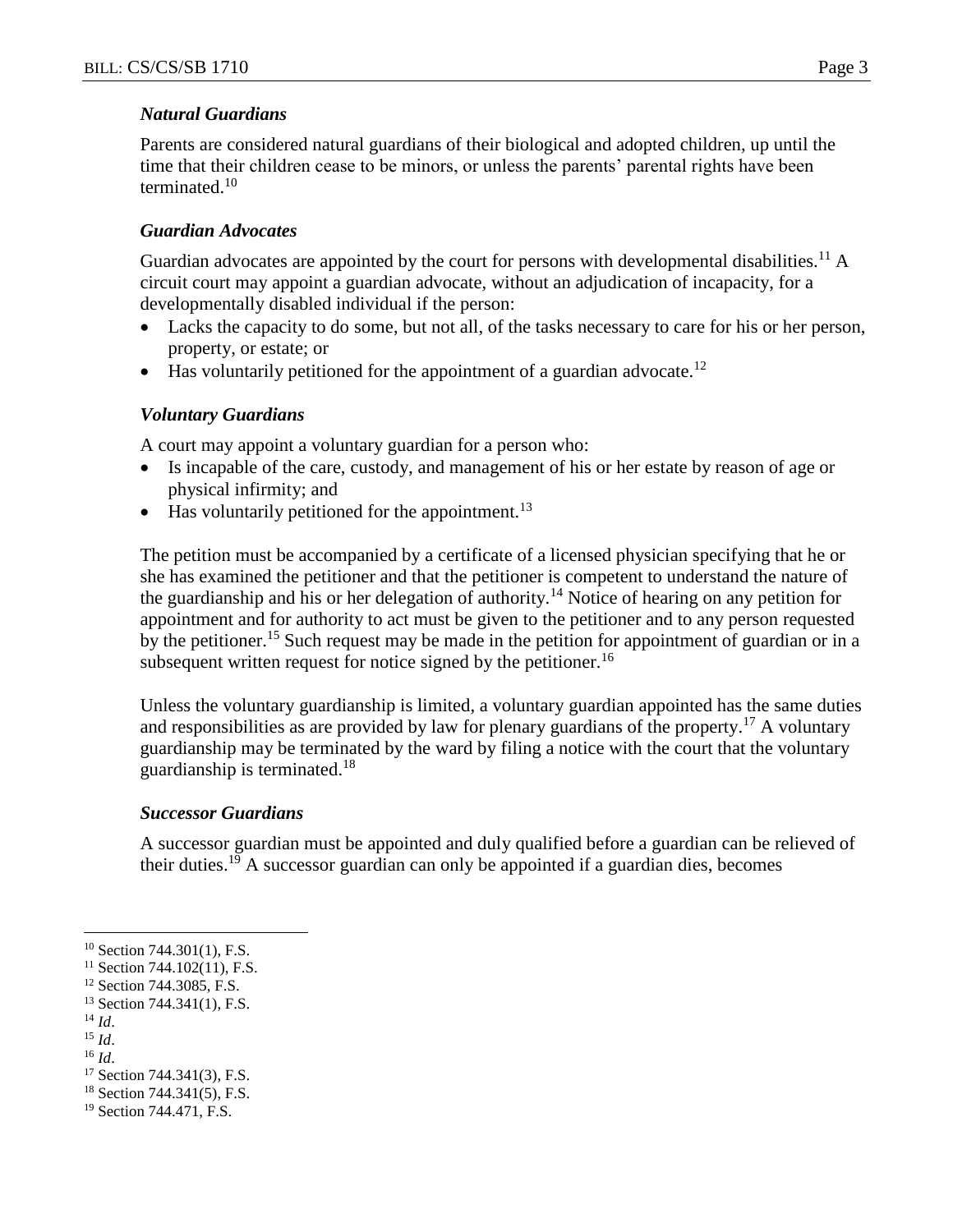incapacitated, or is removed. Successor guardians are governed by the laws concerning guardianships. $20$ 

# **Appointment of a Guardian**

The following may be appointed guardian of a ward:

- Any resident of Florida who is 18 years of age or older and has full legal rights and capacity;
- A nonresident if he or she is related to the ward by blood, marriage, or adoption;
- A trust company, a state banking corporation, or state savings association, or a national banking association or federal savings and loan association, provided the entity is authorized and qualified to exercise fiduciary powers in Florida;
- A nonprofit corporation organized for religious or charitable purposes and existing under the laws of Florida;
- A judge who is related to the ward by blood, marriage, or adoption, or has a close relationship with the ward or the ward's family, if he or she serves without compensation;
- A provider of health care services to the ward, whether direct or indirect, when the court specifically finds that there is no conflict of interest with the ward's best interests; or
- A for-profit corporation that meets certain qualifications, including being wholly owned by the person who is the circuit's public guardian in the circuit where the corporate guardian is appointed. $21$

Guardians<sup>22</sup> who are not professional guardians are required to complete eight hours of instruction and training through a course approved by the chief judge of the circuit court and taught by a court-approved organization within four months after being appointed to a ward.<sup>23</sup> The instruction and training must cover:

- The legal duties and responsibilities of the guardian;
- The rights of the ward;
- The availability of local resources to aid the ward; and
- The preparation of habilitation plans and annual guardianship reports, including financial accounting for the ward's property. $^{24}$

# **Examining Committees**

Section 744.331, F.S., sets forth the procedures for determining whether a person is incapacitated. The notice of filing of a petition to determine incapacity and the petition for appointment of a guardian must be read to the alleged incapacitated person.<sup>25</sup> The alleged incapacitated person must be provided with an attorney, who cannot serve as the guardian or counsel for the guardian.<sup>26</sup> Within five days of filing a petition for determination of incapacity, the court must appoint an examining committee consisting of three members, which must include a psychiatrist or physician and two other persons, such as a psychologist, a nurse, social worker,

 $25$  Section 744.331(1), F.S.

 $\overline{a}$ <sup>20</sup> *Id*.

<sup>21</sup> Section 744.309, F.S.

 $22$  Other than a parent who is the guardian of the property of a minor child.

<sup>23</sup> Section 744.3145, F.S.

<sup>24</sup> *Id*.

<sup>&</sup>lt;sup>26</sup> Section 744.331(2)(c), F.S.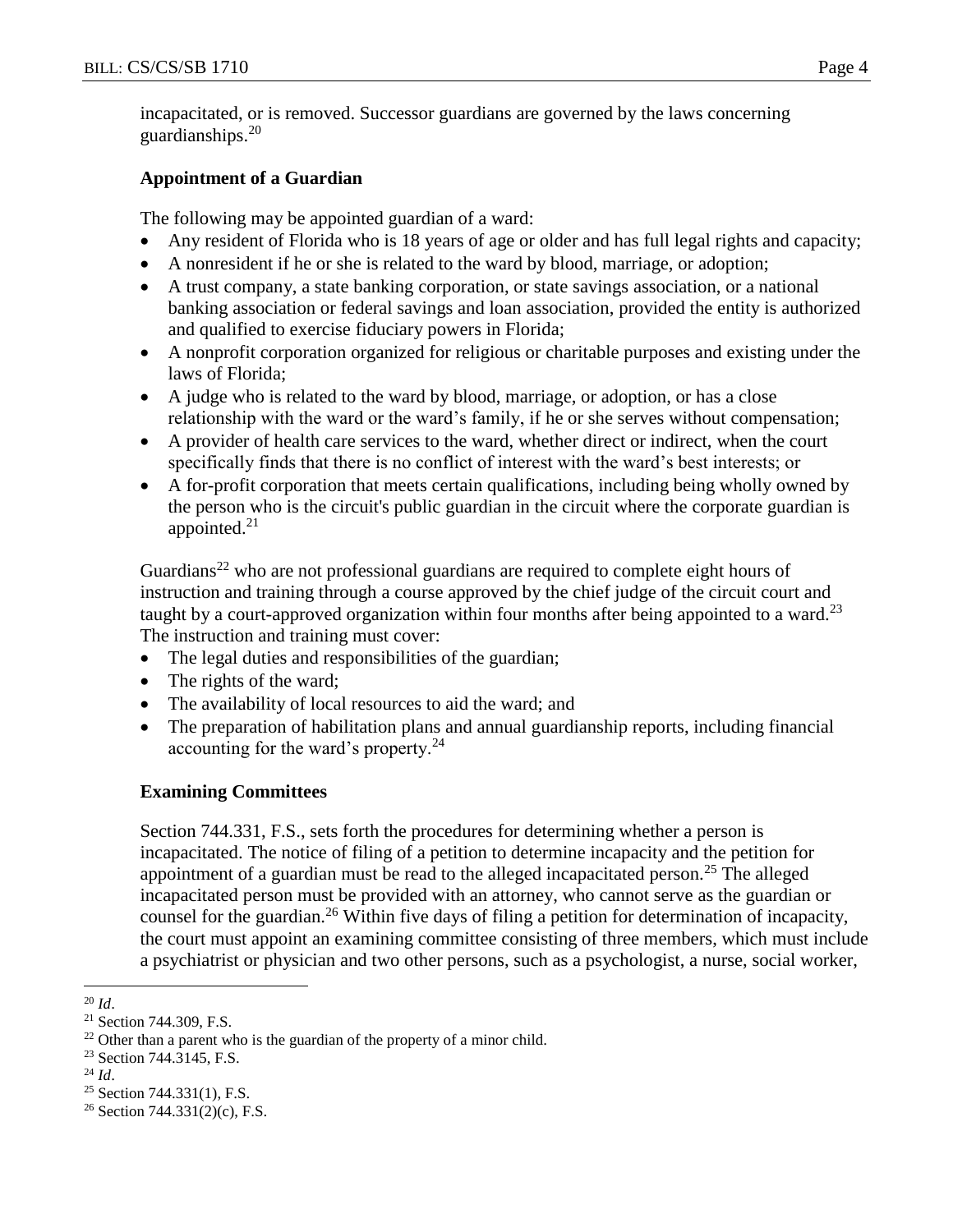gerontologist, or other qualified persons with sufficient knowledge, skill, experience, or training.<sup>27</sup>

Each committee member must examine the person and then issue a report evaluating the person's mental health, functional ability, and physical health.<sup>28</sup> The examining committee members must each submit their examining reports within 15 days after appointment.<sup>29</sup> Within three days after the report is filed and at least 10 days before the hearing, a copy of the committee member's report must be served on the petitioner and on the attorney for the alleged incapacitated person.<sup>30</sup> If the committee determines that the person is not incapacitated in any respect, the court must dismiss the petition.<sup>31</sup> However, if at least two of the three examining committee members conclude the person is incapacitated in some respect, the court proceeds to a hearing on the petition and makes a final determination based on the evidence presented by the parties.<sup>32</sup>

#### **Emergency Temporary Guardianship**

A court may appoint an emergency temporary guardian<sup>33</sup> for an allegedly incapacitated person upon a finding that there appears to be an imminent danger that:

- The physical or mental health or safety of the person will be seriously impaired; or
- The person's property is in danger of being wasted, misappropriated, or lost unless immediate action is taken. $34$

Under those circumstances, a court may appoint an emergency temporary guardian after the filing of a petition for determination of incapacity and before the appointment of a guardian.<sup>35</sup> The court must appoint counsel to represent the alleged incapacitated person during the proceedings.<sup>36</sup> Further, the court may appoint an emergency temporary guardian on its own motion if no petition for appointment of guardian has been filed when the order determining incapacity is entered.<sup>37</sup>

#### **Office of Public and Professional Guardians**

In 1999, the Legislature created the "Public Guardianship Act" and established the Statewide Public Guardianship Office (SPGO) within the DOEA.<sup>38</sup> In 2016, the Legislature renamed the Statewide Public Guardianship Office within the DOEA as the Office of Public and Professional Guardians (OPPG), required OPPG to regulate professional guardians and investigate complaints, and added six full-time equivalent positions to the OPPG, including an attorney and

<sup>&</sup>lt;sup>27</sup> Section 744.331(3)(a), F.S.

<sup>&</sup>lt;sup>28</sup> Section 744.331(3)(e)-(f), F.S.

<sup>29</sup> Section 744.331(3)(e), F.S.

<sup>30</sup> Section 744.331(3)(h), F.S.

<sup>31</sup> Section 744.331(4), F.S.

<sup>32</sup> Section 744.331(5), F.S.

<sup>33</sup> Section 744.3031(1), F.S.

<sup>34</sup> *Id*.

<sup>35</sup> *Id*.

<sup>36</sup> *Id*.

<sup>37</sup> Section 744.3031(2), F.S.

<sup>38</sup> Chapter 99-277, L.O.F.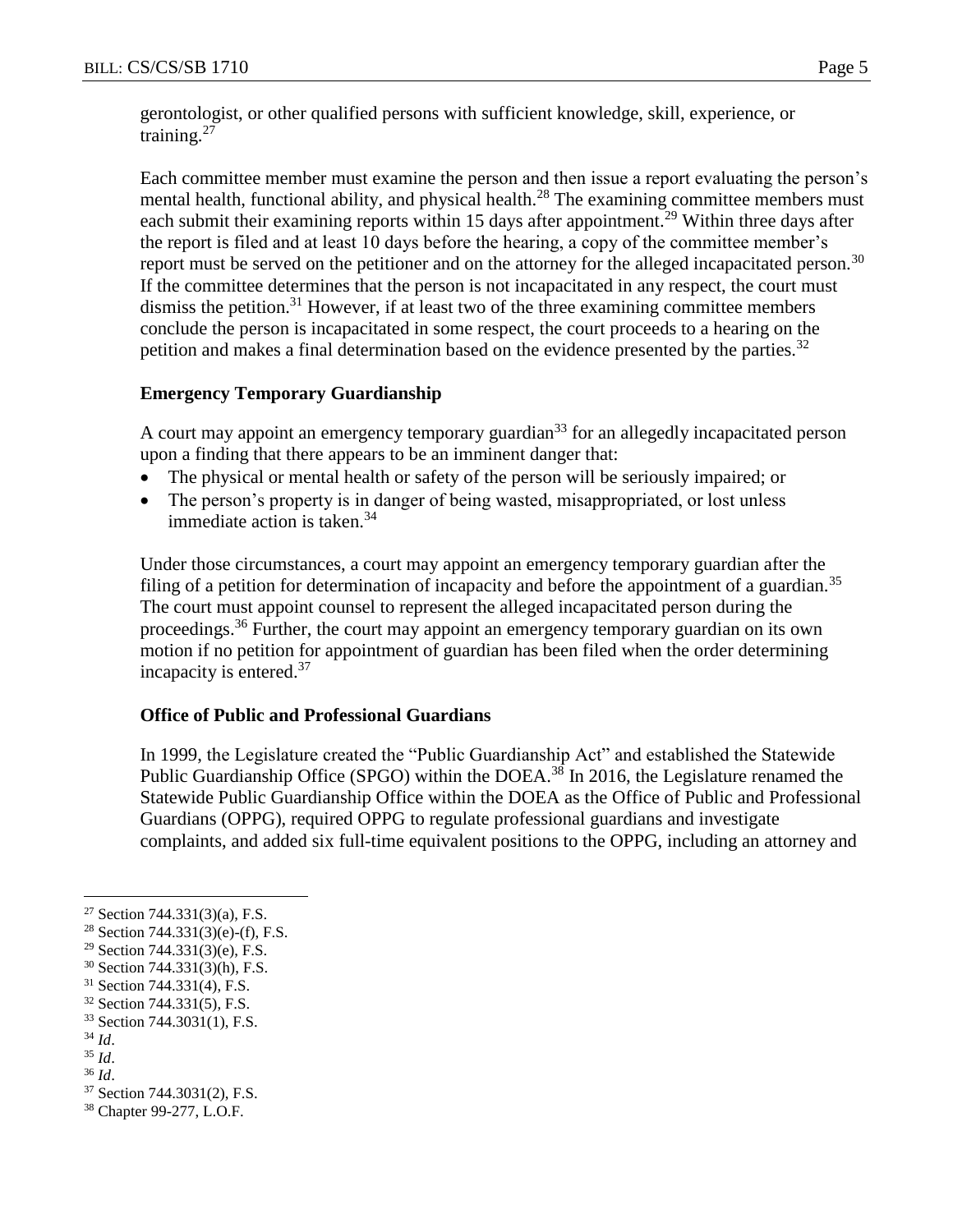investigators.<sup>39</sup> The OPPG appoints local public guardian offices to provide guardianship services to people who have neither adequate income nor assets to afford a private guardian, nor any willing family or friend to serve.<sup>40</sup>

There are 17 public guardian offices that serve all 67 counties.<sup>41</sup> Since 2016, approximately 550 professional guardians have registered with the OPPG.<sup>42</sup>

# *Complaint Investigations*

Any person may submit a complaint against a professional guardian to the OPPG. Once the OPPG receives a complaint, it is required to:

- Review and, if determined legally sufficient,  $43$  investigate complaints against professional guardians;
- Initiate an investigation no later than 10 business days after the OPPG receives a complaint;
- Complete and provide initial investigative findings and recommendations, if any, to the professional guardian and person filing the complaint within 60 days;
- Obtain supporting information, including interviewing the ward, family member, or interested party, or documentation to determine the legal sufficiency of a complaint;
- Dismiss any complaint that is not legally sufficient; and
- Coordinate with the clerks of court to avoid duplication of duties.

According to the DOEA, the annual numbers of complaints filed against a guardian or involving a guardianship since 2016 are as follows:

- 183 in 2016;
- $\bullet$  132 in 2017:
- 56 in 2018;
- $113$  in 2019:
- 169 in 2020; and
- $\bullet$  89 in the first 6-months of 2021.<sup>44</sup>

The annual number of public records requests regarding OPPG complaints since 2017 are as follows:

- $\bullet$  17 in 2017;
- 11 in 2018;
- 63 in 2019;
- 31 in 2020; and

<sup>42</sup> *Id*.

 $\overline{a}$ <sup>39</sup> Chapter 2016-40, L.O.F.

<sup>40</sup> The DOEA, *Office of Public and Professional Guardians*, available at [https://elderaffairs.org/programs-services/office-of](https://elderaffairs.org/programs-services/office-of-public-professional-guardians-oppg/)[public-professional-guardians-oppg/](https://elderaffairs.org/programs-services/office-of-public-professional-guardians-oppg/) (last visited January 22, 2022).

<sup>41</sup> The DOEA, *Office of Public and Professional Guardians (OPPG)*, available at [https://elderaffairs.org/programs](https://elderaffairs.org/programs-services/office-of-public-professional-guardians-oppg/)[services/office-of-public-professional-guardians-oppg/](https://elderaffairs.org/programs-services/office-of-public-professional-guardians-oppg/) (last visited January 23, 2022).

<sup>43</sup> Section 744.2004(1), F.S., states that a complaint is legally sufficient if it contains ultimate facts that show a violation of a standard of practice by a professional guardian has occurred.

<sup>44</sup> Email from Derek Miller, Legislative Affairs Director, the DOEA, August 26, 2021 (on file with the Senate Children, Families, and Elder Affairs Committee).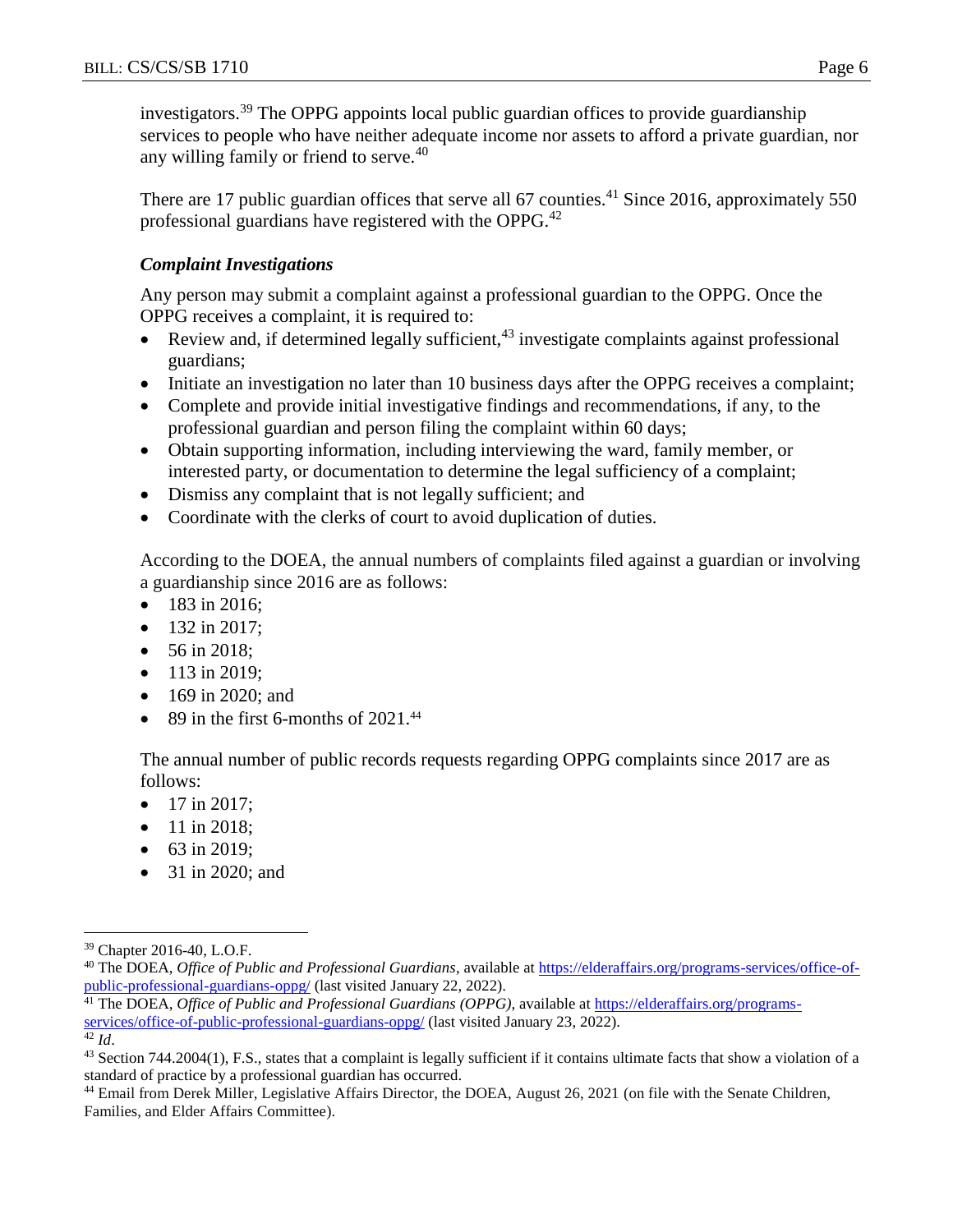$\bullet$  48 in the first 8-months of 2021.<sup>45</sup>

# **Public and Professional Guardians**

A professional guardian is a guardian who has at any time rendered services to three or more wards as their guardian; however, a person serving as a guardian for two or more relatives is not considered a professional guardian.<sup>46</sup> A public guardian is considered a professional guardian for purposes of regulation, education, and registration.<sup>47</sup>

# *Registration*

A professional guardian must register with the OPPG annually.<sup>48</sup> As part of the registration, the professional guardian must:

- Provide sufficient information to identify the professional guardian;
- Complete a minimum of 40 hours of instruction and training through a course approved or offered by the OPPG; $^{49}$
- Successfully pass an examination approved by the DOEA to demonstrate competency to act as a professional guardian;
- Undergo a criminal background check by the Federal Bureau of Investigation and the Florida Department of Law Enforcement;
- Submit to a credit history check; and
- Maintain a current blanket bond.<sup>50, 51</sup>

Guardians registered with the OPPG must complete a minimum of 16 hours of continuing education every two calendar years after the year in which the initial 40-hour educational requirement is met. The ward's assets may not be used to pay for such education.<sup>52</sup>

Guardians seeking appointment by the court and all employees of a professional guardian who have a fiduciary responsibility to the ward must submit to a credit history check and undergo a level 2 background screening.<sup>53</sup> The DOEA must ensure the clerks of the court and the chief judge of each judicial circuit receive information about each registered professional guardian.<sup>54</sup>

The executive director of the OPPG may deny registration to a professional guardian if the executive director determines that the guardian's proposed registration, including the guardian's credit or criminal investigations, indicates that registering the professional guardian would

 $\overline{a}$ <sup>45</sup> *Id*.

<sup>46</sup> Section 744.102(17), F.S

<sup>47</sup> *Id*.

<sup>48</sup> Section 744.2002, F.S.

<sup>&</sup>lt;sup>49</sup> This training may not be paid with the assets of the ward.

<sup>50</sup> Section 744.2003(2), F.S., further requires the bond to be maintained by the guardian in an amount not less than \$50,000 and must cover all wards for whom the guardian has been appointed at any given time. The liability of the provider of the bond is limited to the face amount of the bond, regardless of the number of wards for whom the professional guardian has been appointed.

<sup>51</sup> Sections 744.2002(3) and 744.3135, F.S.

<sup>52</sup> Section 744.2003(3), F.S.

<sup>53</sup> Section 744.3135(1), F.S.

<sup>54</sup> Section 744.2002(9), F.S.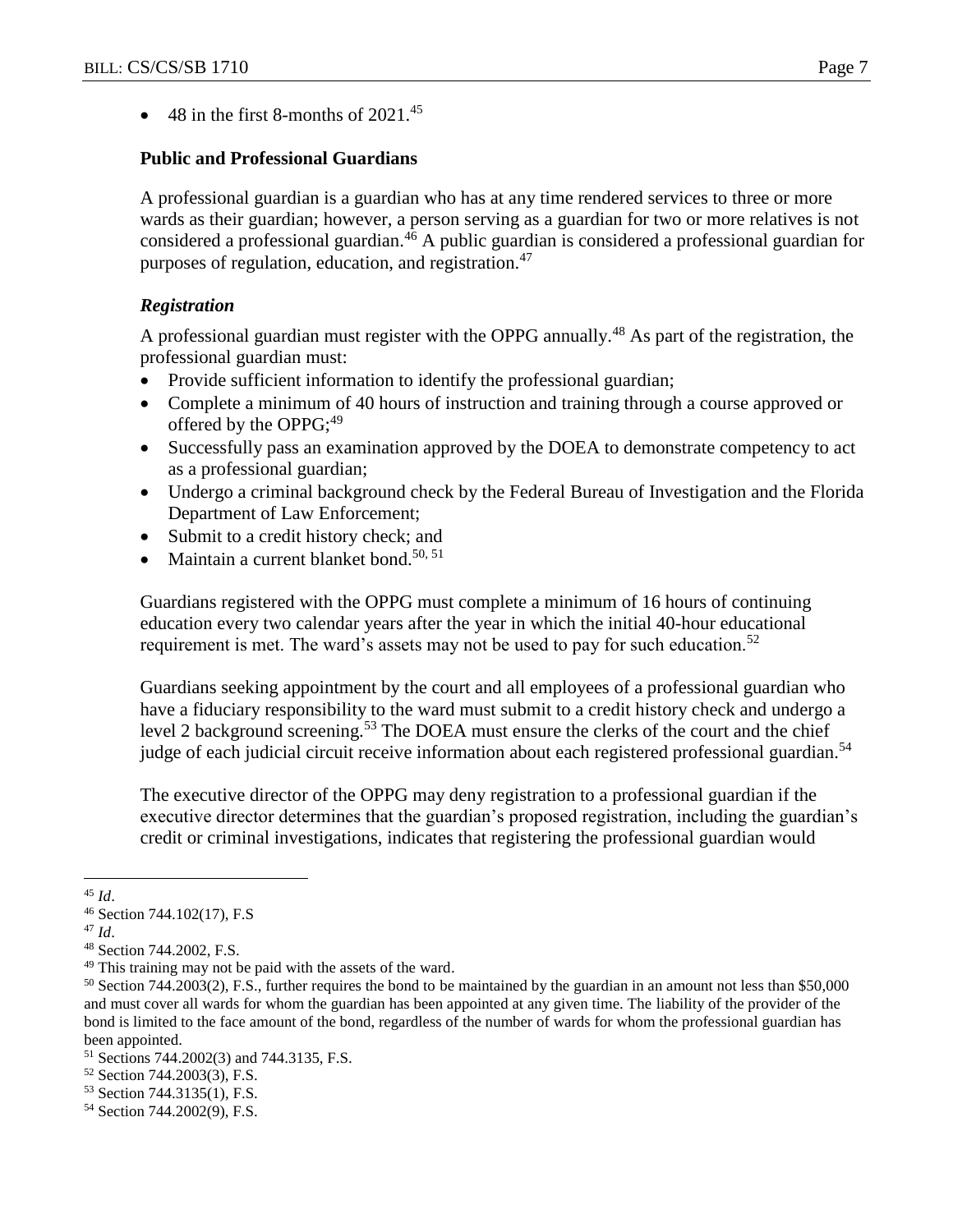violate any provision of ch. 744, F.S.<sup>55</sup> The OPPG is required to report any suspension or revocation of a professional guardian's registration to the court of competent jurisdiction for any guardianship case to which the professional guardian is currently appointed.<sup>56</sup>

# **Responsibilities of the Clerk of the Circuit Court**

In addition to the duty to serve as the custodian of the guardianship files, the clerk must review each initial and annual guardianship report to ensure that it contains required information about the ward.<sup>57</sup> Guardians are required to file initial reports and annual reports consisting of accounting or guardianship plans after they are appointed to a ward.<sup>58</sup> The initial guardianship report, for a guardian of a ward's property, must consist of a verified inventory of such property.<sup>59</sup> For a guardian of a person, the initial guardianship report must consist of an initial guardianship plan, including details such as where the ward will live and any medical or social services the ward may need. $60$  Annual plans must consist of an annual accounting of the ward's property and the process by which the ward is being served by the guardian.<sup>61</sup>

The clerk is required to complete his or her review of the initial or annual report within 30 days after the filing of such reports.<sup>62</sup> The clerk is also required to audit the verified inventory and accountings report within 90 days of its filing, and report his or her findings to the court.<sup>63</sup> The clerk must notify the court when a required report is not timely filed by a guardian.<sup>64</sup>

If the clerk has reason to believe further review is appropriate, the clerk may request and review records and documents that reasonably impact guardianship assets, including, but not limited to, the beginning inventory balance and any fees charged to the guardianship.<sup>65</sup>

If a guardian fails to produce records and documents to the clerk upon request, the clerk may request the court to enter an order requiring a guardian to file the report.<sup>66</sup> The judge may also impose sanctions on the guardian, which may include contempt, removal of the guardian, and fines.<sup>67</sup>

# **Florida Clerks of Court Operations Corporation**

The Legislature created the CCOC in 2003.<sup>68</sup> It is a public corporation organized to perform the specific functions assigned in ss. 28.35, 28.36, and 28.37, F.S., which outline the CCOC's duties,

<sup>63</sup> *Id.*

 $\overline{a}$ 

<sup>68</sup> Chapter 2003-402, L.O.F.

<sup>55</sup> Section 744.2002, F.S.

<sup>56</sup> Section 744.2004(4), F.S.

<sup>57</sup> Section 744.368, F.S.

<sup>58</sup> Section 744.361, F.S.

<sup>59</sup> Section 744.362, F.S.,

<sup>60</sup> Sections 744.362–744.363, F.S.

<sup>61</sup> Section 744.367, F.S.

<sup>62</sup> Section 744.368(2), F.S.

<sup>64</sup> *Id.*

<sup>65</sup> *Id.*

<sup>66</sup> Sections 744.368–744.3685, F.S.

 $67$  Sections 744.3685(3) and 744.367(5), F.S.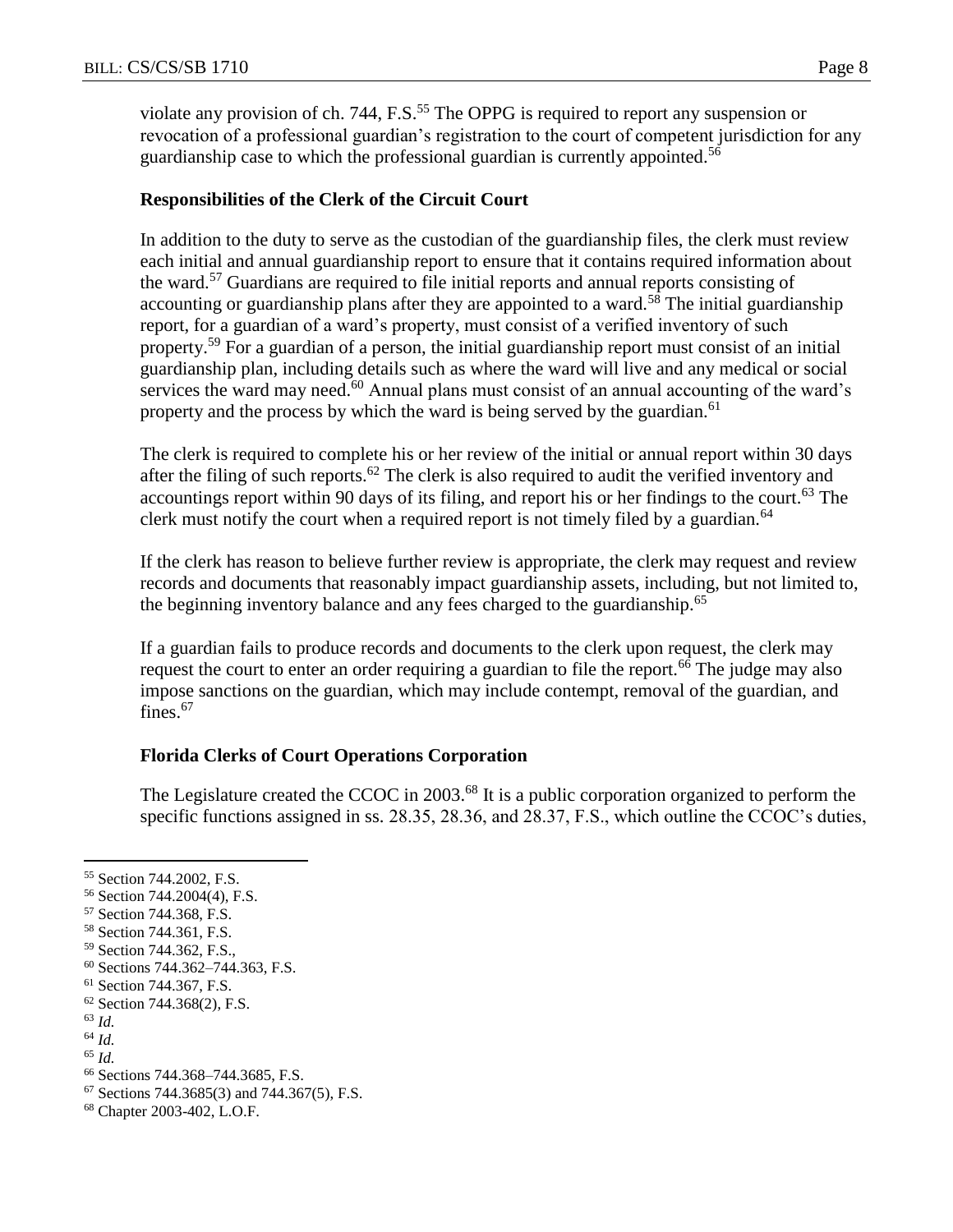the clerks' budget procedure for court-related functions, and how fines, fees, service charges, and costs are to be remitted to the state.<sup>69</sup> All clerks of the circuit court are members and hold their position and authority as ex officio members.<sup>70</sup> The responsibilities assigned to the CCOC are performed by an executive council composed of eight clerks from various size populations and three ex officio members designated by the President of the Senate, the Speaker of the House of Representatives, and the Chief Justice of the Supreme Court.<sup>71</sup>

In general terms, the CCOC was created to provide professional budget support to the 67 clerks of court and ensure that resources are fairly and equitably distributed for the operation of the courts.<sup>72</sup> The CCOC's duties include, but are not limited to:

- Recommending to the Legislature changes in the amounts of various court-related fines, fees, service charges, and costs that are established in law to ensure that the clerks have reasonable and adequate funding to perform their court-related functions.
- Developing and certifying a uniform system of workload measures and workload standards for court-related functions.
- Entering into a contract with the Department of Financial Services to audit the court-related expenditures of individual clerks.
- Approving the proposed budgets submitted by clerks.<sup>73</sup>

When approving the clerks' proposed budgets, the CCOC must ensure that the total combined budgets of the clerks do not exceed:

- The total estimated revenues from fees, service charges, costs, and fines for court-related functions that are available for court-related expenditures (as determined by the most recent Revenue Estimating Conference);
- The total of unspent budgeted funds for court-related functions carried forward by the clerks from the previous county fiscal year; and
- The balance of funds remaining in the Clerks of Court Trust Fund after funds are transferred to General Revenue as required by law.<sup>74</sup>

# **Guardianship Improvement Task Force**

In the summer of 2021, the Florida Court Clerks and Comptrollers organized the Guardianship Improvement Task Force (Task Force), which examined numerous aspects of Florida's guardianship system and laws.<sup>75</sup> The Task Force was formed with the goal of studying the current status of guardianships in Florida and making recommendations to improve the safety of

<sup>69</sup> Sections 28.35-28.37, F.S.

<sup>70</sup> Section 28.35(1)(a), F.S.

<sup>71</sup> Section 28.35(1)(b)1., F.S.

<sup>72</sup> The CCOC, *About the CCOC,* available at<https://flccoc.org/about-us/>(last visited January 25, 2022).

<sup>&</sup>lt;sup>73</sup> Section 28.35(2)(c), (d), (e), and (f), F.S.

<sup>74</sup> Section 28.35(2)(f), F.S.

<sup>75</sup> The Florida Bar, Florida Bar News, *Guardianship Improvement Task Force Inks Its Final Report*, November 16, 2021, available at<https://www.floridabar.org/the-florida-bar-news/guardianship-improvement-task-force-inks-its-final-report/> (last visited January 23, 2022).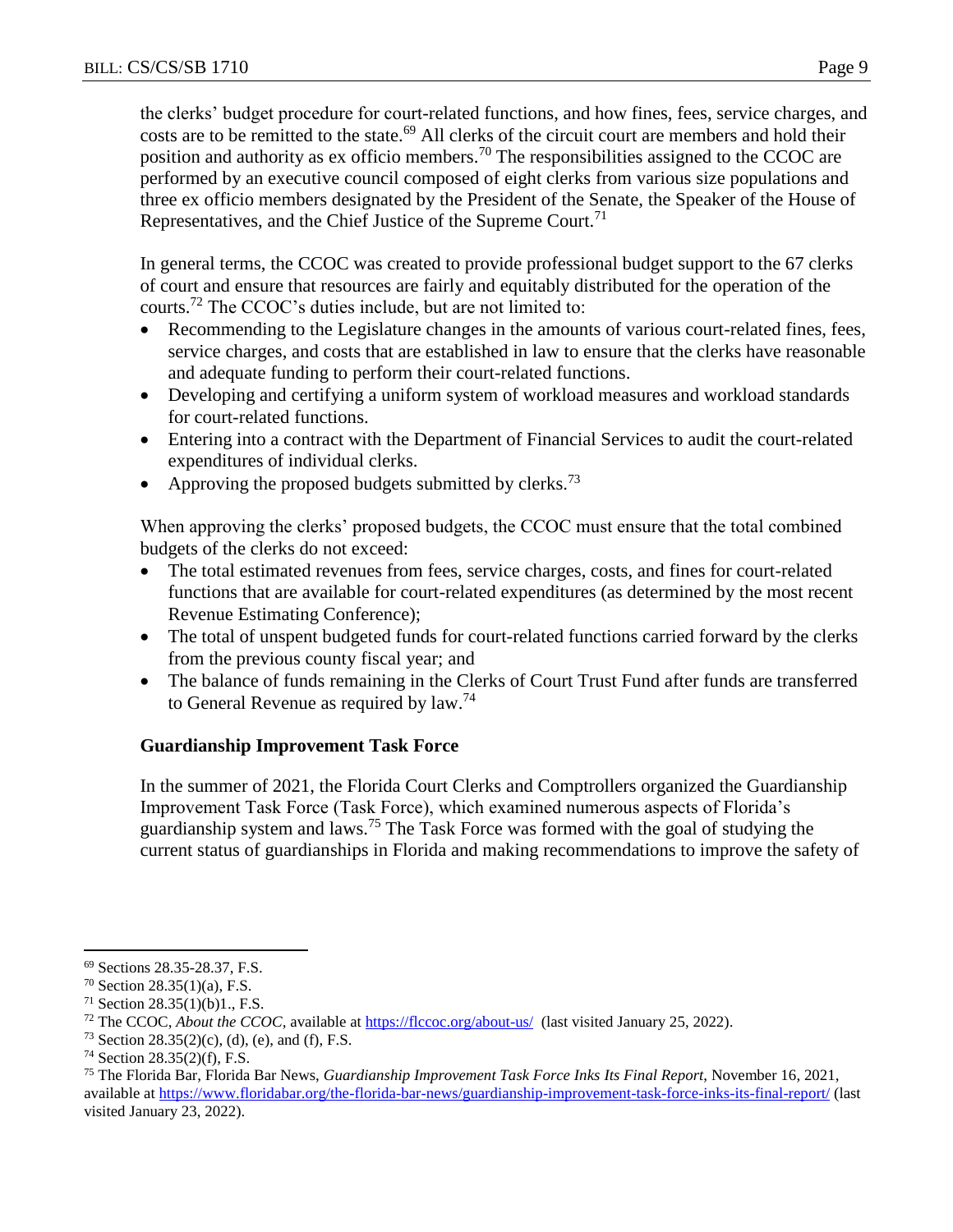wards across Florida.<sup>76</sup> The Task Force was comprised of 22 members, including judges, clerks of court, members of the Legislature, attorneys, state agencies, and numerous others.<sup>77</sup>

# *Task Force Report*

On November 15, 2021, the Task Force finalized a report summarizing their work and containing numerous legislative recommendations.<sup>78</sup> Recommendations encompassed the following nine focus areas:

- Statewide Guardianship Data Transparency;
- Statewide Uniformity in Forms, Processes, and Practices;
- Increased Oversight, Safeguards, and Court Monitoring Practices Across the State;
- Preserving the Rights, Dignity, and Autonomy of Alleged and Adjudged Incapacitated Persons;
- Ensuring the Use of Least Restrictive Alternatives (including Advance Directives and Supported Decision-Making);
- Health and Residential Care "Pipeline to Guardianship";
- Enhanced Education and Qualification Requirements of Professionals and Parties in Guardianship;
- Increased Accessibility and Transparency of Professional Guardians and the Guardianship Process; and
- Need for Additional Workgroup(s) Responsible for Assessing Florida's Guardianship System.<sup>79</sup>

The report concluded that the most significant issue addressed by the Task Force was the need for a method to improve the availability of data in order to document problems within Florida's guardianship system.<sup>80</sup> The report further stated that a great deal of basic information related to guardianship cases is not readily available, including but not limited to:

- The number of people under guardianship;
- The number of guardians across the state;
- How many cases each guardian has under their purview;
- How much money and property are under the control of guardians across the state; and
- Information related to wards. $81$

According to the report, one topic of concern identified was the potential failure by the courts, clerks of court, and/or court monitors to report situations of abuse, neglect, or exploitation to Florida's Central Abuse Hotline.<sup>82</sup> Without any formalized method for data collection by the courts in each guardianship case, the Task Force concluded that there is no way to determine

<sup>76</sup> Florida Court Clerks and Comptrollers, Guardianship Improvement Task Force, *About the Task Force*, available at <https://www.guardianshipimprovementtaskforce.com/> (last visited January 23, 2022).

 $\overline{77}$   $\overline{Id}$ .

<sup>78</sup> Florida Court Clerks and Comptrollers, Guardianship Improvement Task Force, *Final Report*, January 2022, available at <https://guardianshiptf.wpengine.com/wp-content/uploads/2022/01/GITFReport-Jan2022.pdf> (last visited January 23, 2022) (hereinafter, "The Final Report").

<sup>79</sup> *Id.* at pp. 19-23.

<sup>80</sup> *Id*. at p. 29.

<sup>81</sup> *Id*.

<sup>82</sup> *Id*. at p. 30.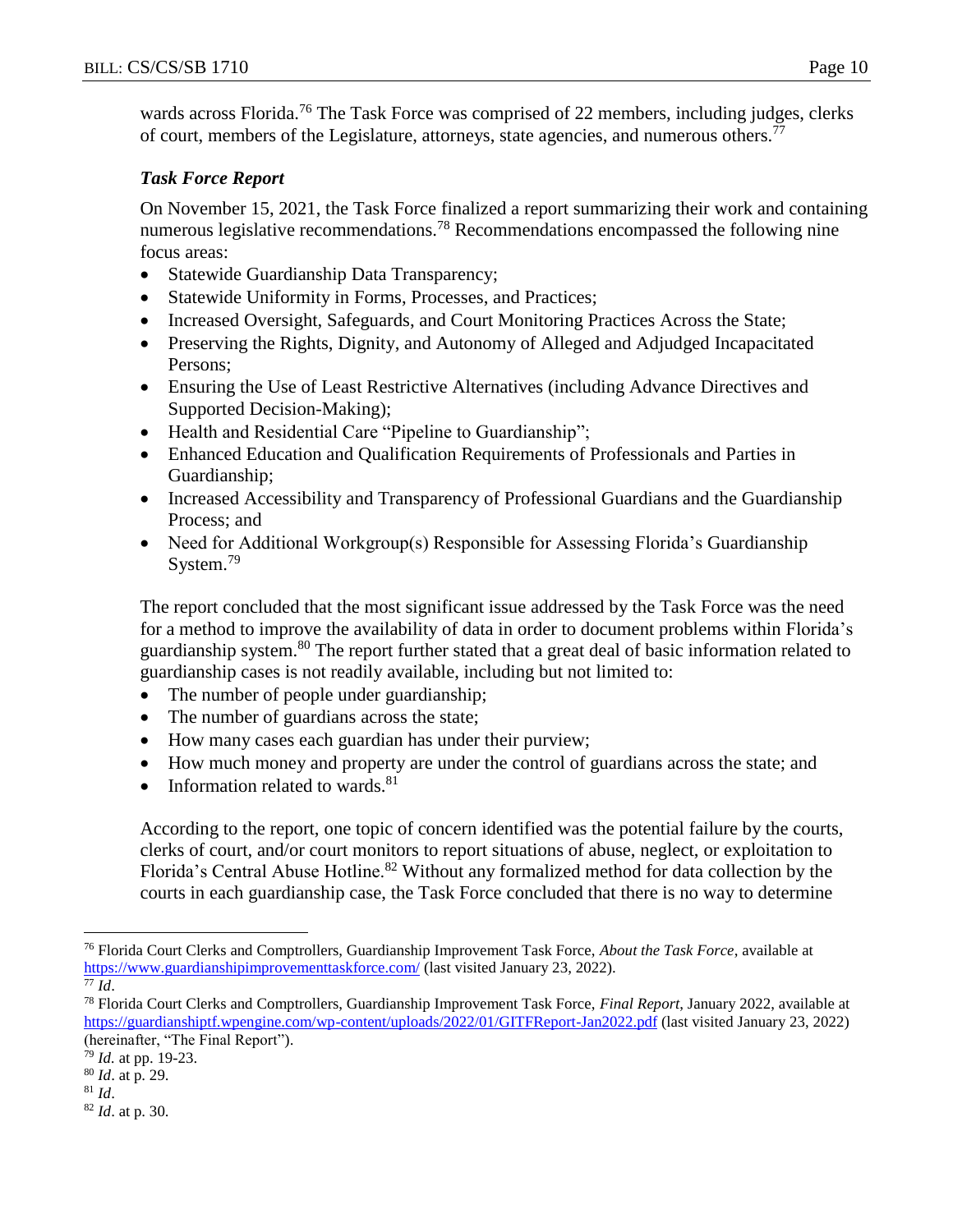whether the courts, clerks, and court monitors are complying with their mandatory reporting obligations provided under s. 415.1034, F.S.<sup>83</sup>

Ultimately, the Task Force made the following four recommendations in the area of data transparency:

- Create a statewide data collection system for all guardianship cases;
- Require that every judicial circuit collect and report information in all guardianship cases regarding the existence of advance directives, powers of attorney, health care surrogate designations, and other similar legal documents, whether the document was honored (in part or total), and any reason given by the court for not honoring the document;
- Require that every judicial circuit collect and report guardianship case information and changes to the Office of Public and Professional Guardians (OPPG); and
- Require that OPPG promptly notify the chief judge in any judicial circuit in which a professional guardian is currently serving and/or has previously served as a guardian in a case of any verified findings of misconduct, disciplinary records, or removal of the guardian for cause by any other court.<sup>84</sup>

The report also noted that exactly how widespread and extensive such abuses by guardians may be remains is unknown, due in part to a lack of available data.<sup>85</sup> Relevant questions regarding the demographics of Florida's professional guardians include:

- How many professional guardians in Florida are also public guardians?
- How many professional guardians in Florida maintain dual (state or federal) licenses, such as attorneys barred to practice in Florida?
- How many professional guardians also serve as representative payees in non-guardianship cases?
- How many professional guardians in Florida take on pro bono cases?
- How many professional guardians are compensated by hospitals, assisted living facilities, or other health or residential care providers to serve as a guardian in specific cases?

To address these issues, the Task Force recommended the creation of a publicly accessible, online database regarding the registration, qualifications, and disciplinary/removal history for all professional guardians.<sup>86</sup>

# **III. Effect of Proposed Changes:**

- The bill creates s. 744.2112, F.S., requiring the CCOC and clerks of court to establish a statewide database of guardianship information to facilitate improved court oversight of guardianships. The database must be interoperable with existing data systems of each circuit court, and must include, at a minimum:
- Professional guardian registration and disciplinary data;

 $\overline{a}$ <sup>83</sup> Section 415.1034, F.S., provides that any person who knows, or has reasonable cause to suspect, that a vulnerable adult has been or is being abused, neglected, or exploited must immediately report such knowledge or suspicion to the central abuse hotline.

<sup>&</sup>lt;sup>84</sup> The Final Report at p. 29-38.

<sup>85</sup> *Id*. at p. 85.

<sup>86</sup> *Id*. at p. 84.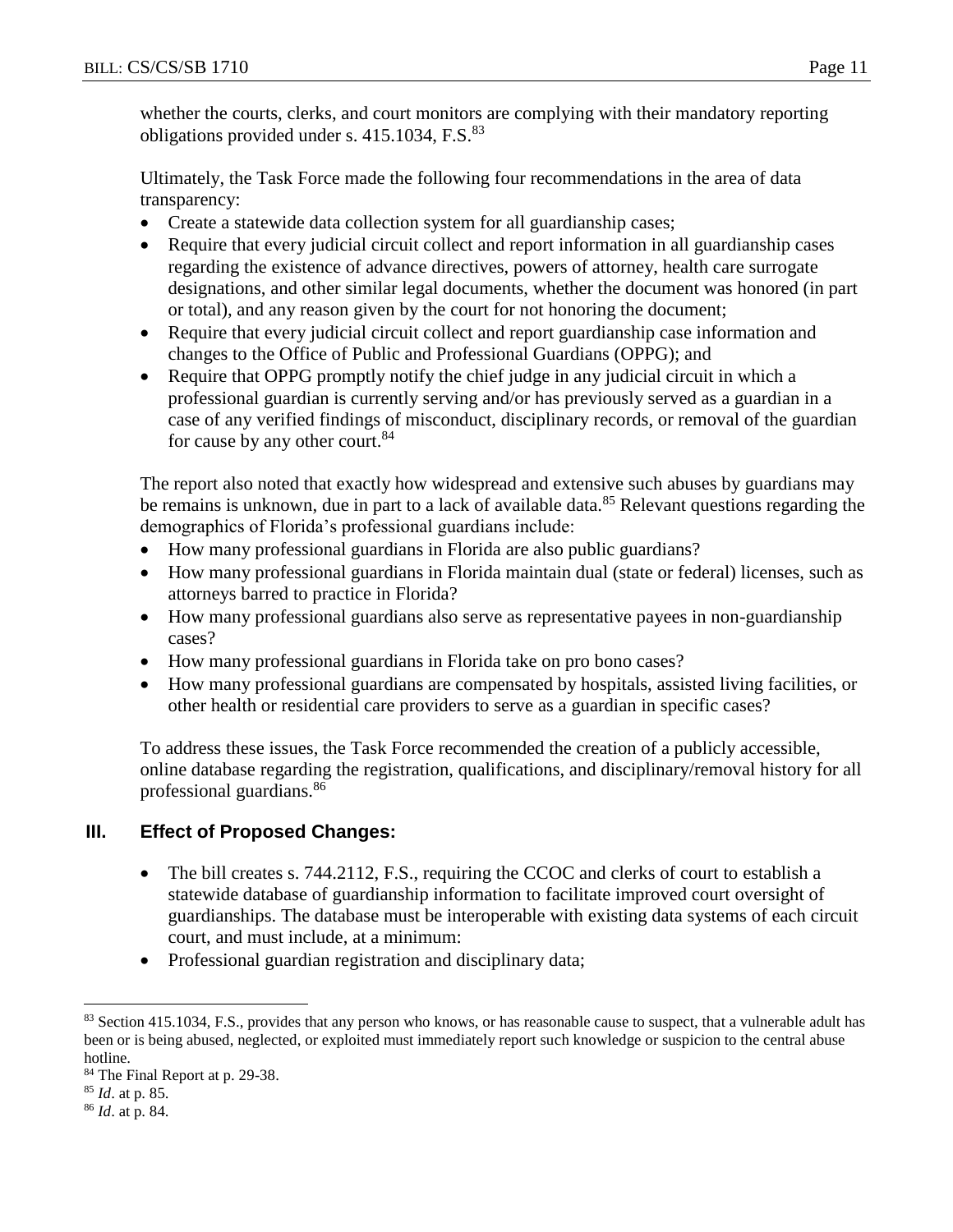- Information related to the status of guardian compliance; and
- Information related to the status of statutorily required reports and submissions.

The database must be searchable by, at a minimum:

- Petitioner:
- Ward and ward demographic information;
- Guardian and guardian location;
- Counsel:
- Other parties to each case;
- Judge; and
- Circuit.

The CCOC and clerks of court will need to identify specific data points to include within the database beyond those listed above.

The bill also requires the OPPG to share registration and disciplinary data with the CCOC and clerks of court. The bill also requires the OPPG to publish public professional guardian registration profiles on its website. The profiles must be accessible and searchable by the public and include, at a minimum:

- Information that identifies the guardian;
- Documentation proving bonding and educational requirements have been met;
- Sufficient information to distinguish a guardian providing guardianship services as a public guardian, individually, through a:
	- o Partnership;
	- o Corporation; or
	- o Any other business organization;
- Substantiated complaints against the guardian, if any; and
- Disciplinary actions taken by the DOEA against the guardian, if any.

The bill is effective July 1, 2022.

# **IV. Constitutional Issues:**

A. Municipality/County Mandates Restrictions:

The bill requires clerks of court to gather and compile data, which will likely result in an unknown cost to counties throughout the state as a result of increased workload. Further, the bill requires the CCOC to establish a database. To the extent that the bill results in increased workload, it may conflict with the provisions of Article VII, Section 18 of the Florida Constitution by requiring counties to expend funds.

B. Public Records/Open Meetings Issues:

None.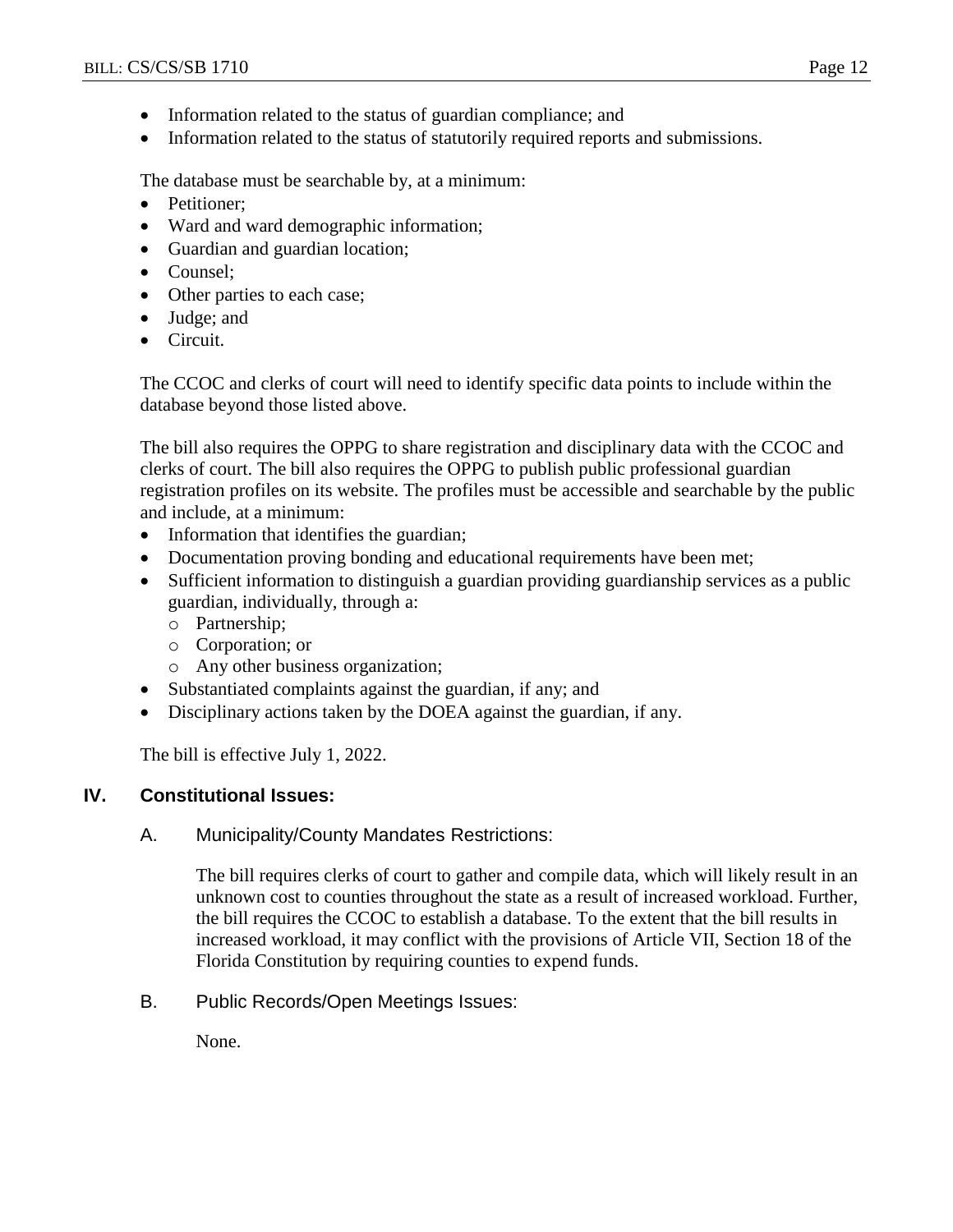C. Trust Funds Restrictions:

None.

D. State Tax or Fee Increases:

None.

E. Other Constitutional Issues:

None identified.

#### **V. Fiscal Impact Statement:**

A. Tax/Fee Issues:

None.

B. Private Sector Impact:

None.

C. Government Sector Impact:

House Bill 1349, the substantially similar companion bill to CS/CS/SB 1710 provides the Florida Clerk of Courts Operations Corporation (CCOC) with \$2.4 million in nonrecurring general revenue funds to establish the database. The HB also provides \$340,000 (\$40,000 recurring and \$300,000 nonrecurring) general revenue funds to the Florida Department of Elderly Affairs to implement the bill.

The CCOC may have recurring costs associated with maintenance of the database and the clerk of courts may have recurring costs associated with an increase in workload related to compiling data, yet those costs are currently indeterminate.

# **VI. Technical Deficiencies:**

None.

#### **VII. Related Issues:**

None.

#### **VIII. Statutes Affected:**

The bill creates section 744.2112 of the Florida Statutes.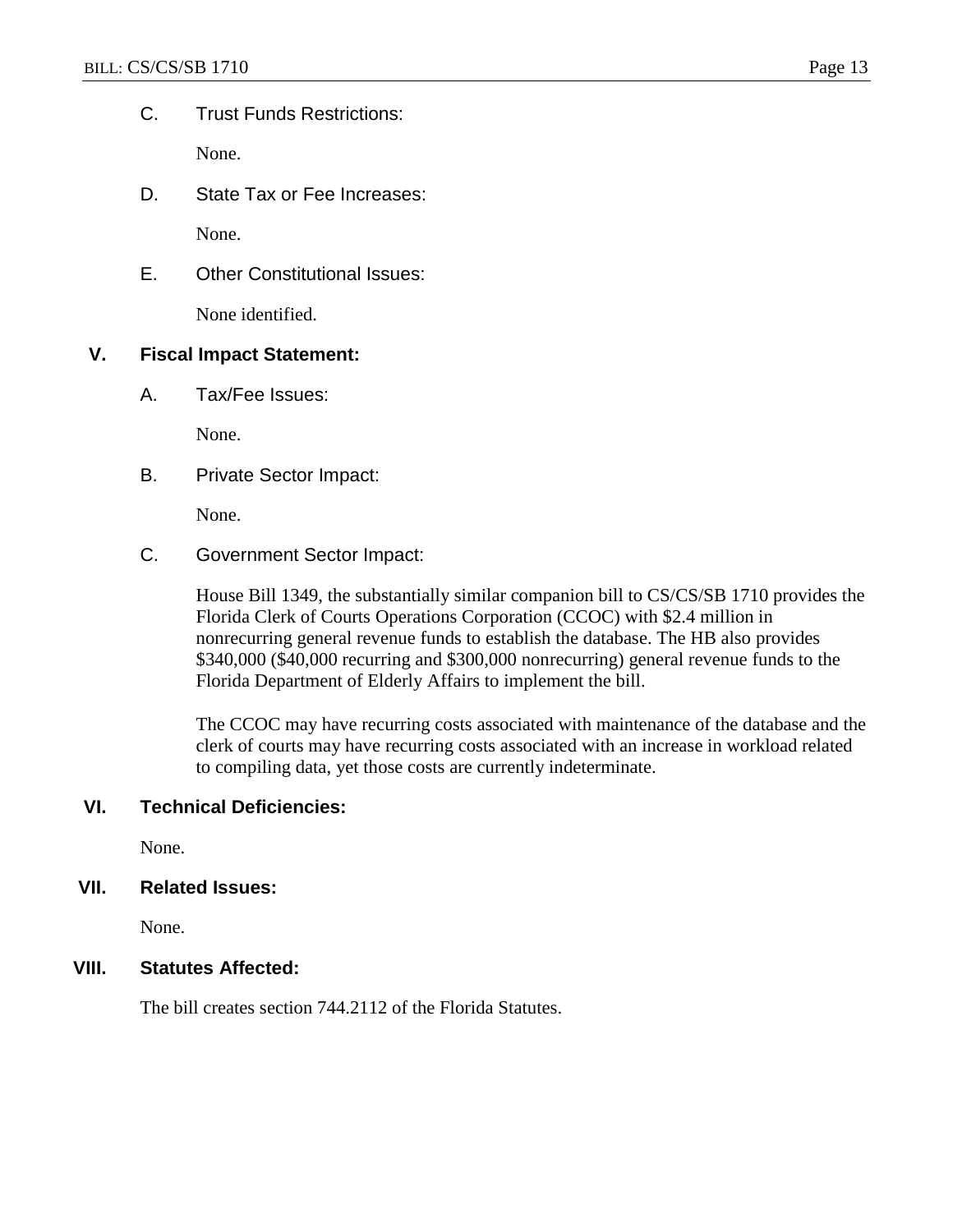#### **IX. Additional Information:**

#### A. Committee Substitute – Statement of Changes:

(Summarizing differences between the Committee Substitute and the prior version of the bill.)

#### **CS by Children, Families, and Elder Affairs on January 25, 2022:** The CS:

- Requires the CCOC and clerks of court to create and maintain a guardianship database, rather than the DOEA as under the original bill;
- Requires the database to have the ability to generate statewide and circuit-level statistical data of assistance to the courts and the DOEA;
- Requires the database to be interoperable with existing data systems in each circuit court;
- Requires the database to include and be searchable by minimum data points;
- Requires the OPPG to share registration and disciplinary data with the CCOC and clerks of court;
- Requires the OPPG to publish public professional guardian registration profiles on its website;
- Requires the profiles to be accessible and searchable by the public and to include certain minimum information;
- Removes conforming provisions made in ss.  $744.2001$ ,  $744.362$ ,  $744.363$ ,  $744.365$ , and 744.367, F.S.;
- Removes legislative findings and intent;
- Removes dates specifying when data must be submitted to the DOEA and published; and
- Removes language specifying that any information which, pursuant to s. 119.071, F.S., is exempt from public records disclosure requirements when held by a reporting agency retains that exempt status after being submitted to the DOEA.
- B. Amendments:

#### **Barcode 208562 by Appropriations on February 28, 2022:**

The amendment:

- Requires the Florida Clerks of Court Operation Corporation (CCOC), on or after July 1, 2023, to create a limited access statewide database for the judiciary to increase judicial oversight and a publicly searchable website and database to increase transparency with the public.
- Requires the judicial oversight database to be accessible only by the judiciary and their direct staff to perform court personnel's duties.
- Provides an enumerated list of data elements that must, at a minimum, be included and list of searchable elements that must, at a minimum, be included in the judicial oversight database.
- Requires the COCC, on or after July 1, 2023, to also create a publicly accessible and searchable webpage that contains specified guardian information.
- Requires the CCOC to generate and publish monthly reports of statistical data and generate other reports upon request by certain entities.